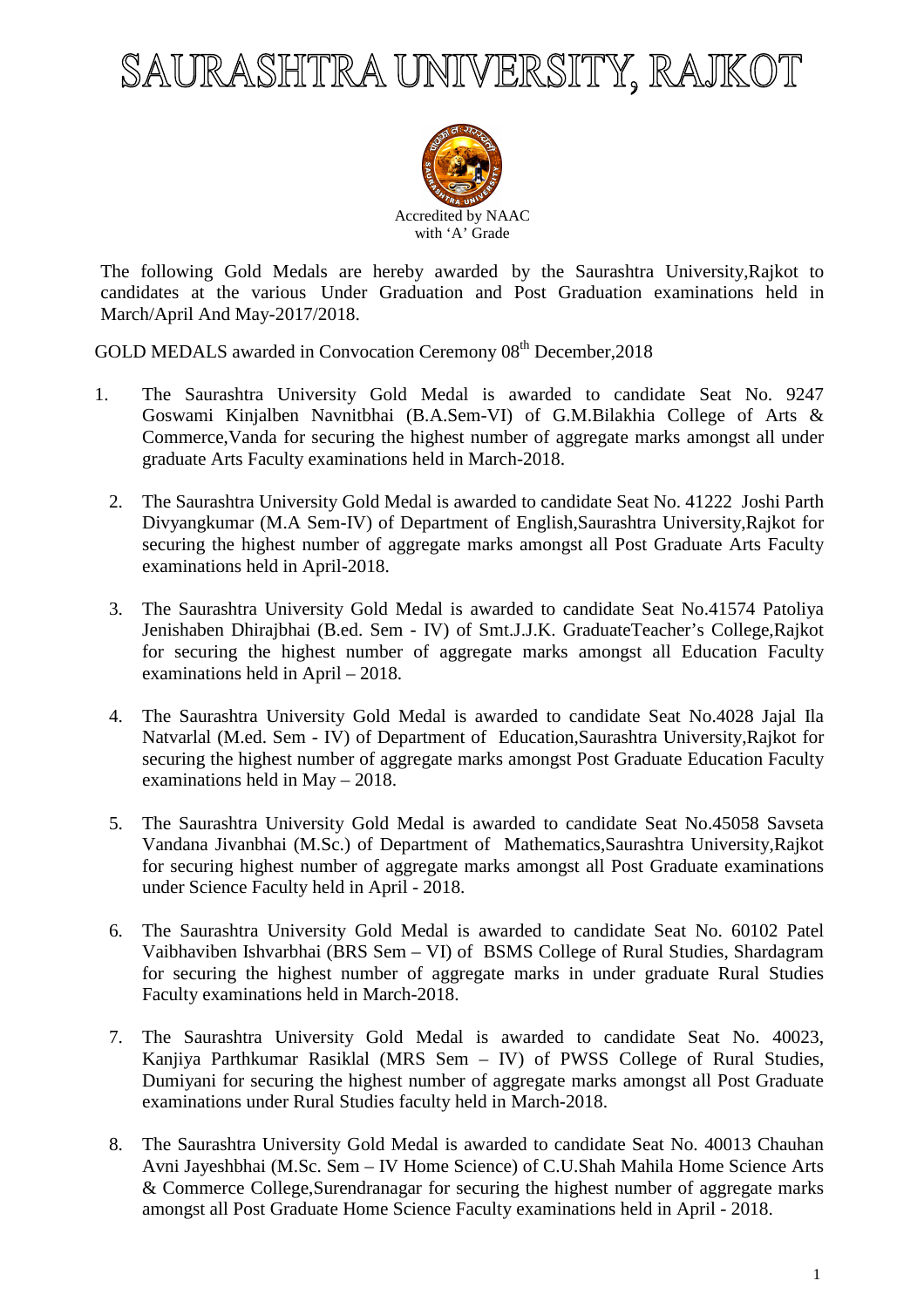- 9. The Saurashtra University Gold Medal is awarded to candidate Seat No.126 Joshi Shreya Kirtikumar (BHMS Fourth Year) of Rajkot Homoeopethic Medical College,Rajkot for securing the highest number of marks in under graduate Homoeopathic Faculty examination held in March-2018.
- 10. The Saurashtra University Gold Medal is awarded to candidate Seat No. 61002 Bhagat Hiral Manishkumar (BPA Sem-VI Dance-Kathak) of Hirani College of Journalism and Performing Arts,Rajkot for securing the highest number of aggregate marks in all under graduate Performing Arts Faculty examinations held in March-2018.
- 11. The Saurashtra University Gold Medal is awarded to candidate Seat No.41001 Chavda Dharmishtha Rajeshbhai (MPA Sem – IV Kathak-Bharatnatyam) of Hirani College of Journalism and Performing Arts, Rajkot for securing the highest number of aggregate marks in Post Graduate Performing Arts Faculty examinations held in March - 2018.
- 12. The Saurashtra University Gold Medal is awarded to candidate Seat No. 4007 Dama Bindiya Shankarlal (M.Pharm Sem – IV) of Department of Pharmaceutical Science, Saurashtra University,Rajkot for securing the highest number of aggregate marks in Post Graduate Pharmacy Faculty examinations held in May - 2018.
- 13 The Saurashtra University Gold Medal is awarded to candidate Seat No. 10014 Pujara Maitri Vinodkumar (Archicechture Sem – X) of Indubhai Parekh School of Archicechture,Rajkot for securing the highest number of aggregate marks in all under graduate Archicechture Faculty examinations held in July - 2018.

**Controller of Examination** 

No.Exam/5/Convo/1155 /2018 Office of the Saurashtra University, University Campus, RAJKOT-360 005. Gujarat – INDIA Dated:- .13/11/2018

#### **Copy f.w.cs. to:-**

- 01. The Principals,Concerned Colleges,
- 02. The P. S. to V.C. / Registrar,Saurashtra University,Rajkot
- 03. The Chief Account Officer,Saurashtra University,Rajkot
- 04. The Auditor, Saurashtra University,Rajkot
- 05. The Section Officer, Exam Cell Section,Saurashtra University,Rajkot
- 06. The Professor and Heads, All Departments of Saurashtra University,Rajkot
- 07. The Registrar of all Universities in Gujarat State.

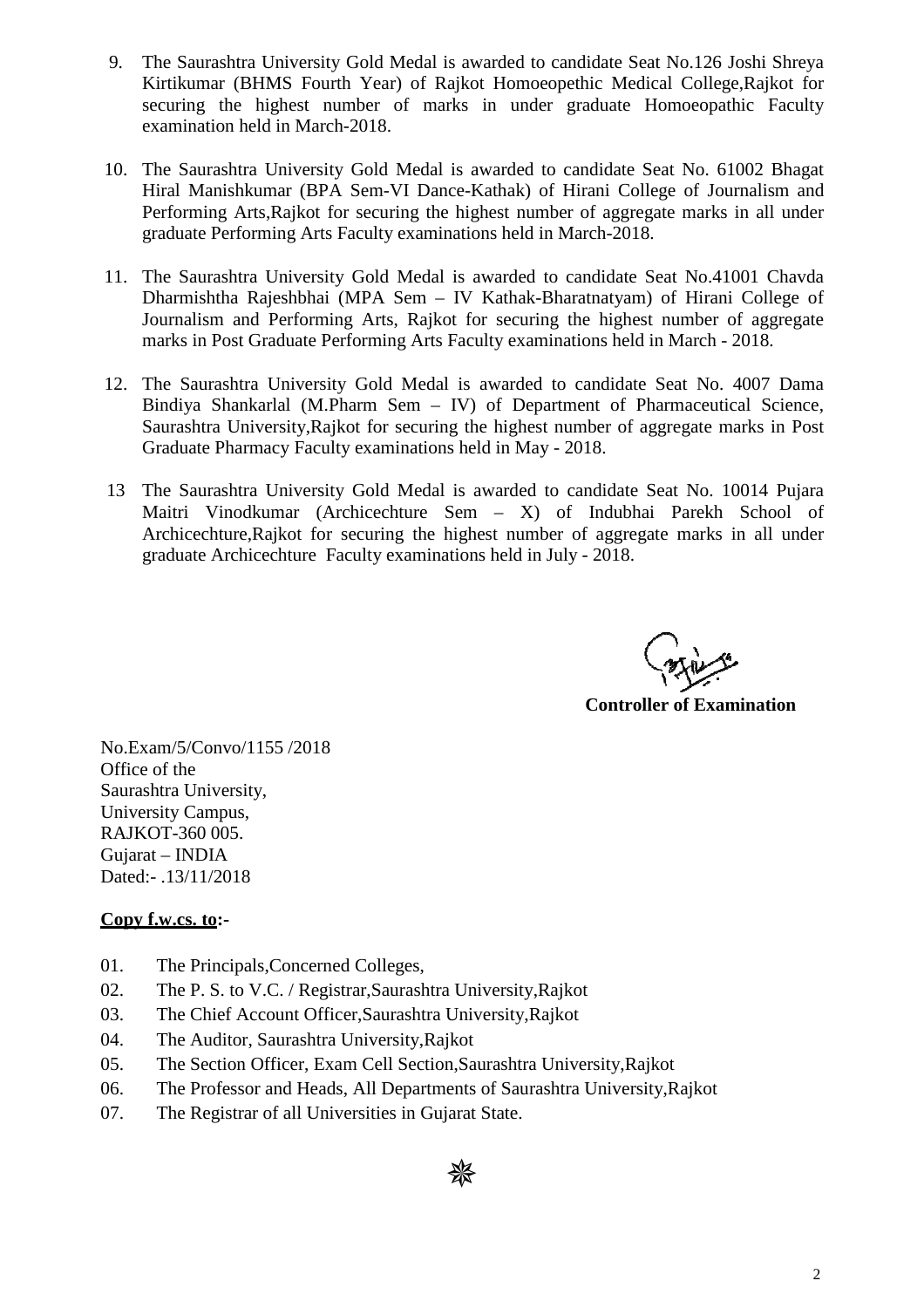## SAURASHTRA UNIVERSITY, RAJKOT



**Accredited by NAAC With 'A' Grade** 

### **The following Gold Medals are hereby awarded to candidates at the various examinations of Saurashtra University, Rajkot held in January to July-2018 taken together.**

## *GOLD MEDALS*

- 01. Late Niranjanaben Sattawalla Gold Medal is awarded to the candidate Seat No.24559 Rabadiya Jemi Bharatbhai of Late. Nanduben Hansrajbhai Radadiya Arts & Commerce College, Jamkandorna for securing the highest number of marks at first attempt amongst the successful candidate offering Gujarati as a Special subject at the B.A. Semester-VI examination held in March-2018. (01)
- 02. Late Shivubhai Ramjibhai Joshi Gold Medal is awarded to candidate Seat No.24559 Rabadiya Jemi Bharatbhai of Late. Nanduben Hansrajbhai Radadiya Arts & Commerce College, Jamkandorna for securing the highest number of marks at first attempt amongst the successful candidate offering Gujarati as a Special subject at the B.A. Semester-VI examination held in March-2018. (02)
- 03. Late Dolarrai R. Mankad Gold Medal is awarded the candidate Seat No.24559 Rabadiya Jemi Bharatbhai of Late. Nanduben Hansrajbhai Radadiya Arts & Commerce College, Jamkandorna for securing the highest number of marks at first attempt amongst the successful candidate offering Gujarati as Special subject at the B.A. Semester-VI examination held in March-2018. (03)
- 04. Late M. D. Solanki Gold Medal is awarded to candidate Seat No.20158 Beladiya Mayuriben Jayantibhai of Smt. B. V. Dhanak Arts, Commerce, Science & Management College, Bagasara for securing the highest number of marks at first attempt amongst the successful candidate offering Sanskrit as Special subject at the B.A. Semester-VI examination held in March-2018.  $(04)$
- 05. Shri Manharvadan Anjaria Gold Medal is awarded to candidate Seat No.22056 Pandavadra Jayshree Rajabhai of Dr.V. R. Godhaniya Mahila Arts, Commerce & Home Science College, Porbandar for securing the highest number of marks at first attempt amongst the successful candidate offering Hindi as Special subject at the B.A. Semester-VI examination held in March-2018. (05)
- 06. Smt. Pushpaben Mehta Smruti Gold Medal is awarded to candidate Seat No.22631 Chovatiya Dharaben Savjibhai of R. R. Patel Mahila Arts & Commerce College,Rajkot for securing the highest number of marks at first attempt amongst the successful candidate offering Sociology as a Special subject at the B.A. Semester-VI examination held in March-2018. (06)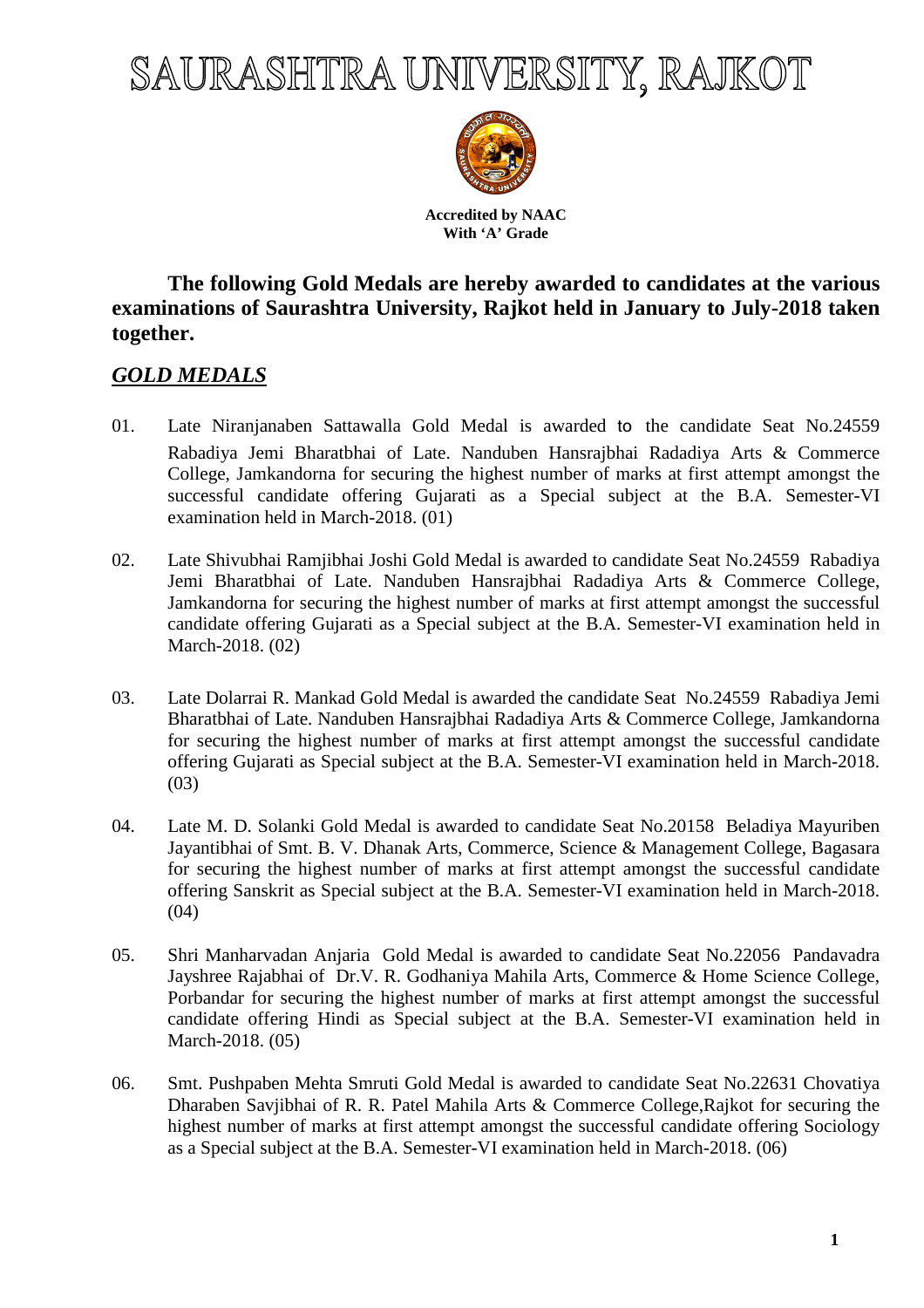- 07. Late Ujamben Madhabhai Savaliya Gold Medal is awarded to candidate Seat No.9247 Goswami Kinjalben Navnitbhai of G.M.Bilakhia College of Arts & Commerce,Vanda for securing the highest number of marks at first attempt in Psychology amongst the successful candidate offering Psychology as a Special subject at the B.A. Semester-VI (English Course) examination held in March-2018. (7)
- 08. Jayendraben Harsiddhbhai Joshi Gold medal is awarded to candidate Seat No.26012 Thakor Bharatiben Bhagabhai of Govt.Arts & Science College,Patdi for securing the highest number of marks at first attempt amongst the successful candidate offering History as a Special subject at the B.A. Semester-VI Examination held in March-2018. (8)
- 09. Late Shri Valjibhai Jagjivanbhai Patel Galaxy Group, Rajkot Gold Medal is awarded to candidate Seat No.40202 Dhedhi Pritiben Hansarajbhai of Department of Hindi,Saurashtra University, Rajkot for passing the examination at first attempt and securing the highest number of marks amongst the successful candidate offering Hindi as a entire subject at the M.A. Semester-IV examination held in April-2018. (09)
- 10. Shri U. N. Dhebar Gold Medal is awarded to candidate Seat No.43143 Bhatt Gaurav Rameshbhai of Department of Sanskrit,Saurashtra University,Rajkot for standing first and securing the highest number of marks amongst the successful candidate offering the Sanskrit as an entire subject at the M.A Semester-IV examination held in April-2018. (10)
- 11. Shri Harjivandas Nemidas Broker Gold Medal is awarded to candidate Seat No.42202 Parmar Jaynaben Mukundray of Department of Gujarati,Saurashtra University,Rajkot for passing the examination at first attempt and standing first and securing the highest number of marks (Not less than 52.50 Marks) amongst the successful candidate offering Gujarati as a entire subject at the M.A Semester-IV examination held in April-2018.(11)
- 12. Shri Yogendra Vinayakray Vasavada Smarak Gold Medal is awarded to candidate Seat No.41222 Joshi Parth Divyangkumar of Department of English, Saurashtra University, Rajkot for securing the highest number of marks (Not less than 50% Marks) amongst the successful candidate offering English as an entire subject at the M.A. Semester-IV examination held in April-2018.(12)
- 13. Smt. Barot Maniben Chhotalal Gold Medal is awarded to candidate Seat No.41222 Joshi Parth Divyangkumar of Department of English, Saurashtra University,Rajkot for securing the highest number of marks at first attempt amongst the successful candidate offering English as a special subject at the M.A Semester-IV examination held in April-2018. (13)
- 14. Smt. Hemaxi Anilkumar Kikani Gold Medal is awarded to candidate Seat No.48150 Khunti Nitaben Lakhamanbhai of Department of Economics, Saurashtra University,Rajkot for securing the highest number of marks at first attempt amongst the successful candidate [Female] offering Economics as a Special subject at the M.A Semester-IV examination held in April-2018. (14)
- 15. Late Shri Gunvantbhai Laljibhai Ganatra, Akila Jay Saurashtra Press, Rajkot Gold Medal is awarded to candidate Seat No.10060 Semester-I & Seat No. 20057 Semester-II Satikoover Ruchi Bharatbhai of Department of Journalism,Saurashtra University,Rajkot for passing the examination at first attempt and securing the highest number of marks (Not less then 60% marks) and standing first amongst the successful candidate (only Department of Journalism) at the M.J.M.C. Semester-I & II examination held in October-2017 & April-2018. (15)
- 16. Smt. Sakuba Jivraj Vora Gold Medal is awarded to candidate Seat No.65208 Kanjiravilla Tinu Thampi of Christ Arts, Science & Commerce College,Rajkot for passing the examination at first attempt and securing the highest number of marks and standing first amongst the successful candidate at the B.Sc. Semester-VI examination held in March-2018. (16)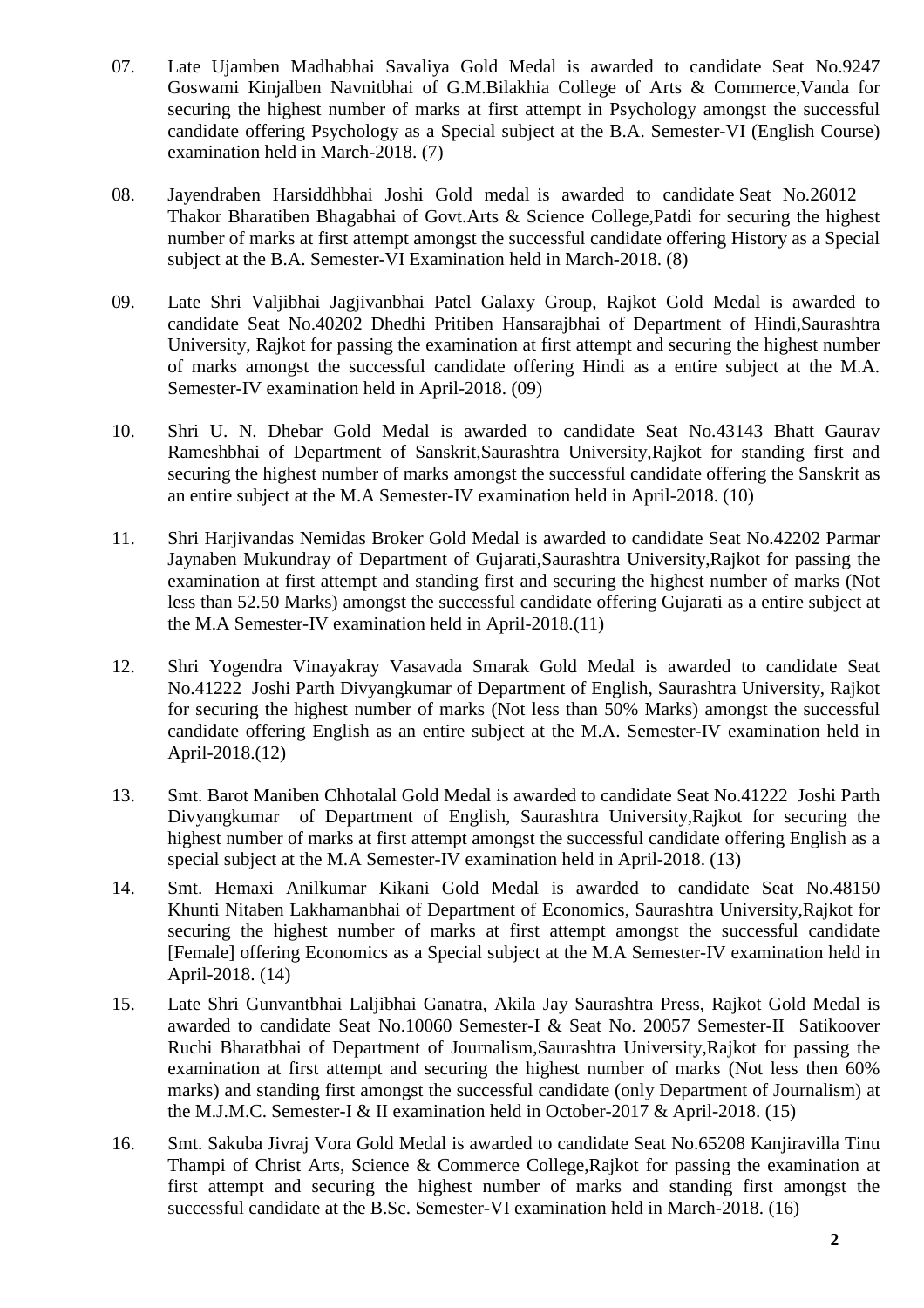- 17. Pragat GuruHari Param Pujya Hariprasad Swamiji Maharaj Gold Medal is awarded to candidate Seat No.65189 Madathil Vini Vijaykumar of Christ Arts, Commerce & Science College,Rajkot for passing the examination at first attempt and securing the highest number of marks in the subject of Bio-Technology from amongst the successful candidate at the B.Sc. Semester-VI examination held in March-2018. (17)
- 18. Param Pujya Swami Shri PunitaChariji Maharaj Gold Medal is awarded to candidate Seat No.40007 Trapasiya Hitexa Batuklal of Shree Leuva Patel Trust M.ScIT & CA Mahila College, Amreli for securing the highest number of marks amongst the successful candidate at the M.Sc. I.T. & C.A. Semester-IV Examination held in March - 2018. (18)
- 19. Shri Barot Chhotalal Murlidhar Gold medal is awarded to candidate Seat No. 6015 Gediya Dixita Pareshbhai of Department of Computer Science,Saurashtra University,Rajkot for securing the highest number of marks in the M.C.A. Semester - VI examination held in April-2018. (19)
- 20. Ex.Vice Chancellor Shree Dr.Harsukhbhai Sanghavi Gold Medal is awarded to candidate Seat No. 60661 Parmar Dipaliben Maheshkumar of Smt.Prabhaben Patel B.Ed College,Morbi for securing the highest number of marks at first attempt from amongst the successful candidate at the LL.B. Semester-VI examination held in March-2018. (20)
- 21. Shri Ratilal Abhechand Maniyar Charitable Trust, Rajkot Prerit Shri Pravinbhai Ratilal Maniyar Gold Medal is awarded to candidate Seat No. 60661 Parmar Dipaliben Maheshkumar of Smt.Prabhaben Patel B.Ed College,Morbi for securing the highest number of marks at first attempt from amongst the successful candidate at the LL.B. Semester-VI examination held in March-2018. (21)
- 22. Shri Ratilal Abhechand Maniyar Charitable Trust, Rajkot Prerit Shri Rasiklal Ratilal Maniyar Gold Medal is awarded to candidate Seat No. 60661 Parmar Dipaliben Maheshkumar of Smt.Prabhaben Patel B.Ed College,Morbi for securing the highest number of marks at first attempt from amongst the successful candidate at the LL.B. Semester-VI examination held in March-2018.(22)
- 23. Shri Ratilal Abhechand Maniyar Charitable Trust, Rajkot Prerit Shri Ratilal Abhechand Maniyar Gold Medal is awarded to candidate Seat No.4023 Parmar Poojaben Chimanlal of Department of Law, Saurashtra University, Rajkot for securing the highest number of marks at first attempt from amongst the successful candidate at the LL.M Semester-IV examination held in April-2018. (23)
- 24. Vakil Shri Sharadchandra S. Zaveri Gold Medal is awarded to candidate Seat No.4023 Parmar Poojaben Chimanlal of Department of Law, Saurashtra University, Rajkot for securing the highest number of marks at first attempt from amongst the successful candidate at the LL.M Semester-IV examination held in April-2018. (24)
- 25. Shri B.N. Virani Gold Medal is awarded to candidate Seat No.40049 Domadiya Swati Mansukhbhai of Department of Human Rights and International Humanitarian Laws, Saurashtra University, Rajkot for standing first and securing the highest number of marks amongst the successful candidate at the LL.M. Semester-IV Human Rights & I.H.L. Examination held in April-2018. (25)
- 26. Dr. C. B. Bhargav Gold Medal is awarded to candidate Seat No.265 Kansagara Harsh Rasikbhai of Government Medical College, Rajkot for securing the highest number of marks in Anatomy subject for the First M.B.B.S. examination held in July-2018. (26)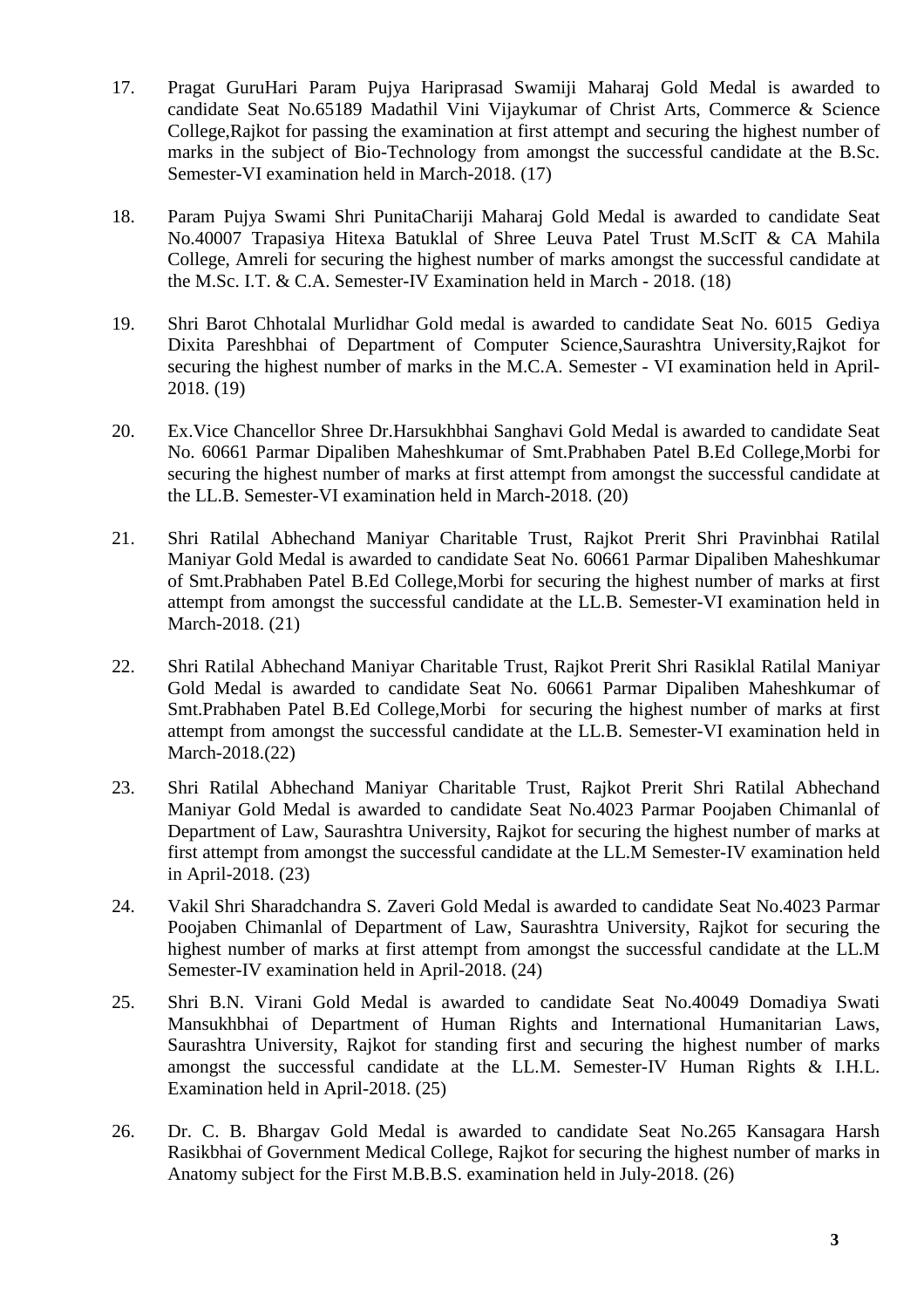- 27. Indian Association of Pathologist Gold Medal is awarded to candidate Seat No.81 Kothari Hemangi Bharatbhai of M.P.Shah Medical College, Jamnagar for securing the highest number of marks in Pathology subject for the Second M.B.B.S. examination held in January-2018. (27)
- 28.1 Late. Tavraben Vishnuprasad Baxi Gold Medal is awarded to candidate Seat No.283 Shukla Saloni Ramnivas of G.M.E.R.S. Medical College, Junagadh for securing the highest number of marks in Microbiology subject for the Second M.B.B.S. examination held in January-2018. (28) (Equal Distribution)
- 28.2 Late. Tavraben Vishnuprasad Baxi Gold Medal is awarded to candidate Seat No.434 Shah Maitri Paras of Government Medical College, Rajkot for securing the highest number of marks in Microbiology subject for the Second M.B.B.S. examination held in January-2018. (28) (Equal Distribution)
- 28.3 Late. Tavraben Vishnuprasad Baxi Gold Medal is awarded to candidate Seat No.160 Soumya Singh of M.P.Shah Medical College, Jamnagar for securing the highest number of marks in Microbiology subject for the Second M.B.B.S. examination held in January-2018. (28) (Equal Distribution)
- 29. Dr. N. M. Mody Gold Medal is awarded to candidate Seat No.367 Patel Rushabh Narsihbhai of C.U.Shah Medical College, Surendranagar for securing the highest number of marks in the subject of E.N.T. from amongst the successful candidate at the Third M.B.B.S. (Part-I) examination held in January-2018. (29)
- 30. Smt. Damyantiben Harsukhbhai Sanghavi Gold Medal is awarded to candidate Seat No.832 Ghanchi Gazala Mohmadhanif of C.U.Shah Medical College, Surendranagar for securing the highest number of marks at first attempt from amongst the successful candidate at the Third (Final) M.B.B.S. examination held in January-2018. (30)
- 31. Dr. Surendra S. Baxi Gold Medal is awarded to candidate Seat No.832 Ghanchi Gazala Mohmadhanif of C.U.Shah Medical College, Surendranagar for securing the highest number of marks at first attempt from amongst the successful candidate at the Third (Final) M.B.B.S. examination held in January-2018. (31)
- 32. Shri Mohanlal Purushottam Jani Gold Medal is awarded to candidate Seat No.832 Ghanchi Gazala Mohmadhanif of C.U.Shah Medical College, Surendranagar for securing the highest number of marks from amongst the successful female candidate at the Third (Final) M.B.B.S. examination held in January-2018. (32)
- 33. Lions Club (West) Rajkot Gold medal is awarded to candidate Seat No.679 Baleja Kajal Bhimjibhai of Government Medical College,Rajkot for securing the highest number of marks in the subject of (Medicine) from amongst the successful candidate at the Third (Final) M.B.B.S. examination held in January-2018. (33)
- 34. Smt. Gangaben Durgaprasad Vyas Upletavala Gold Medal is awarded to candidate Seat No.832 Ghanchi Gazala Mohmadhanif of C.U.Shah Medical College, Surendranagar for securing the highest number of marks and standing first in the subject of Surgery from amongst the successful candidate at first attempt at the Third (Final) M.B.B.S. examination held in January-2018. (34)
- 35. Late Dr. Vaikunthray N. Dholakia & Late Jaymatiben V. Dholakia Gold Medal is awarded to candidate Seat No.832 Ghanchi Gazala Mohmadhanif of C.U.Shah Medical College, Surendranagar for securing the highest number of marks and standing first in the subject of Surgery from amongst the successful candidate at first attempt at the Third (Final) M.B.B.S. examination held in January-2018. (35)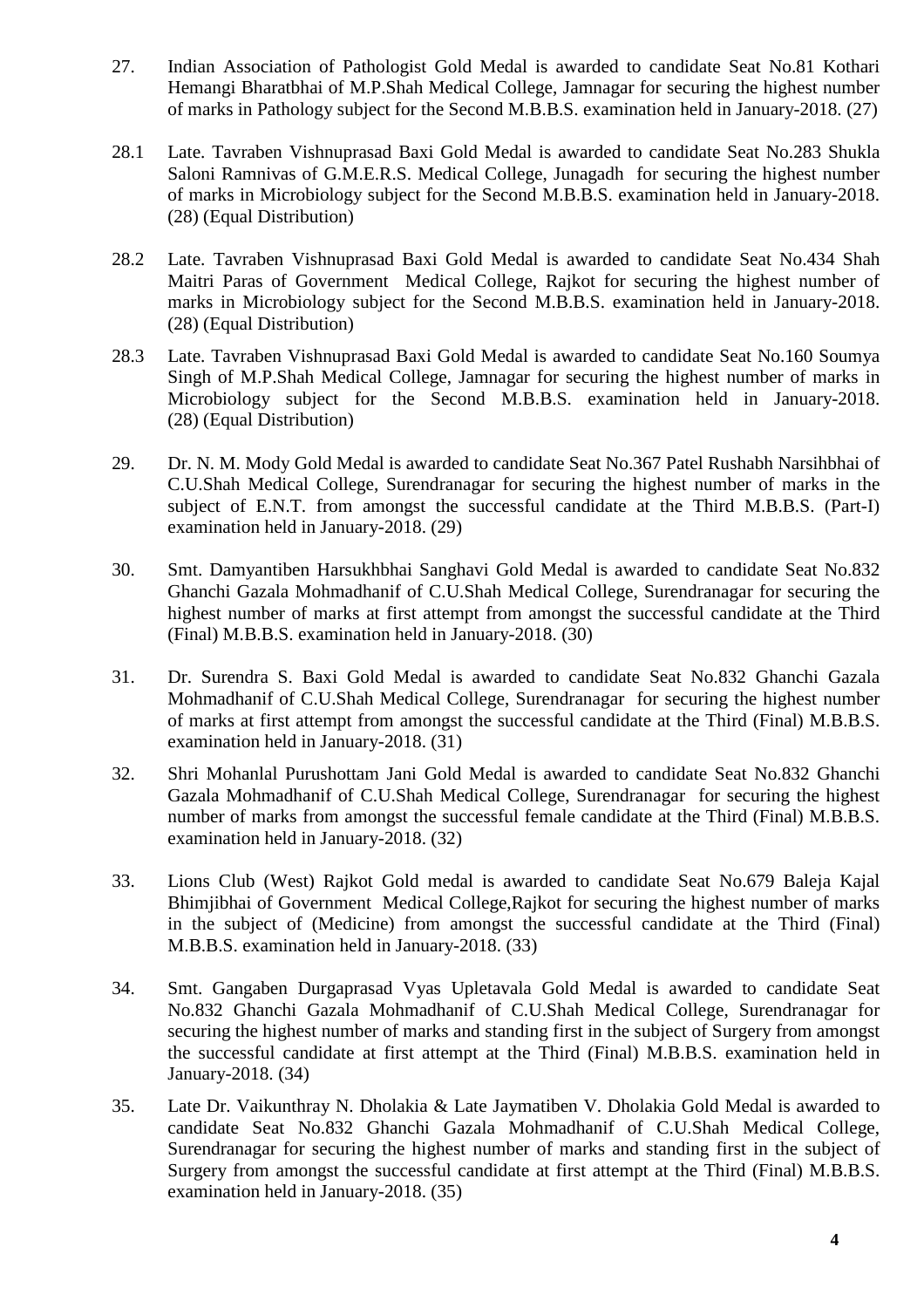- 36. Late Dr. H. N. Tolia Gold Medal is awarded to candidate Seat No.832 Ghanchi Gazala Mohmadhanif of C.U.Shah Medical College, Surendranagar for securing the highest number of marks and standing first in the subject of Surgery from amongst the successful candidate at first attempt at the Third (Final) M.B.B.S. examination held in January-2018.(36)
- 37. Dr. R.P. Vyas Gold Medal is awarded to candidate Seat No.832 Ghanchi Gazala Mohmadhanif of C.U.Shah Medical College, Surendranagar for securing the highest number of marks and standing first in the subject of Surgery from amongst the successful candidate at first attempt at the Third (Final) M.B.B.S. examination held in January-2018. (37)
- 38.1 Dr. S. M. Sen Gold Medal is awarded to candidate Seat No.798 Upadhyay Riddhi Sanjay of Government Medical College,Rajkot for securing the highest number of marks in the Obst. & Gynecology subject for the Third (Final) M.B.B.S. examination held in January-2018. (38) (Equal Distribution)
- 38.2 Dr. S. M. Sen Gold Medal is awarded to candidate Seat No.832 Ghanchi Gazala Mohmadhanif of C.U.Shah Medical College, Surendranagar for securing the highest number of marks in the Obst. & Gynecology subject for the Third (Final) M.B.B.S. examination held in January-2018. (38) (Equal Distribution)
- 39. Smt. Dr. J. R. Vyas Gold Medal is awarded to candidate Seat No.832 Ghanchi Gazala Mohmadhanif of C.U.Shah Medical College, Surendranagar for securing the highest number of marks in Obst. & Gynecology subject for the Third (Final) M.B.B.S. examination held in January-2018. (39)
- 40. Late Dr. H. H. Shah Gold Medal is awarded to candidate Seat No.40 Vibhuti of M.P.Shah Medical College, Jamnagar for securing the highest number of marks and standing first in the subject of Pathology from amongst the successful candidate at first attempt at the M.D. Branch-II examination held in April-2018. (40)
- 41. Late Dr. Hemali A. Pathak Memorial Gold Medal is awarded to candidate Seat No.54 Mathukiya Henilkumar Babulal of M. P. Shah Medical College, Jamnagar for securing the highest number of marks and standing first in the subject of Obst. & Gynec. from amongst the successful candidate at first attempt at the M.D. Branch-III examination held in April-2018. (41)
- 42. Indian Society of Anesthetists, Jamnagar Branch Gold Medal is awarded to candidate Seat No.87 Sejpal Mansi Hitesh of M. P. Shah Medical College, Jamnagar for securing the highest number of marks in the subject of Anesthesiology from amongst the successful candidate at first attempt at the M.D. Branch-VI examination held in April-2018. (42)
- 43. Late. Janaksinhji K. Jhala Ex. Panchyat Minister,Gujarat Rajya Gold Medal is awarded to candidate Seat No.120 Radadiya Krushnadas Jamnadas of Government Medical College, Rajkot for securing the highest number of marks in the subject of Radiodiagnosis from amongst the successful candidate at first attempt at the M.D. Branch-X examination held in April-2018. (43)
- 44. Late Smt. Narmadaben R. Shah and Late Shri Ashok R. Shah Gold Medal is awarded to candidate Seat No.24 Shah Nidhi Dharmesh of C.U.Shah Medical College, Surendranagar for securing the highest number of marks at first attempt from amongst the successful candidate at the M. S. Branch-I (General Surgery) examination held in April-2018. (44)
- 45. Dr. R. T. Mehta Gold Medal is awarded to candidate Seat No.24 Shah Nidhi Dharmesh of C.U.Shah Medical College, Surendranagar for securing the highest number of marks at first attempt from amongst the successful candidate at the M. S. Branch-I (General Surgery) examination held in April-2018. (45)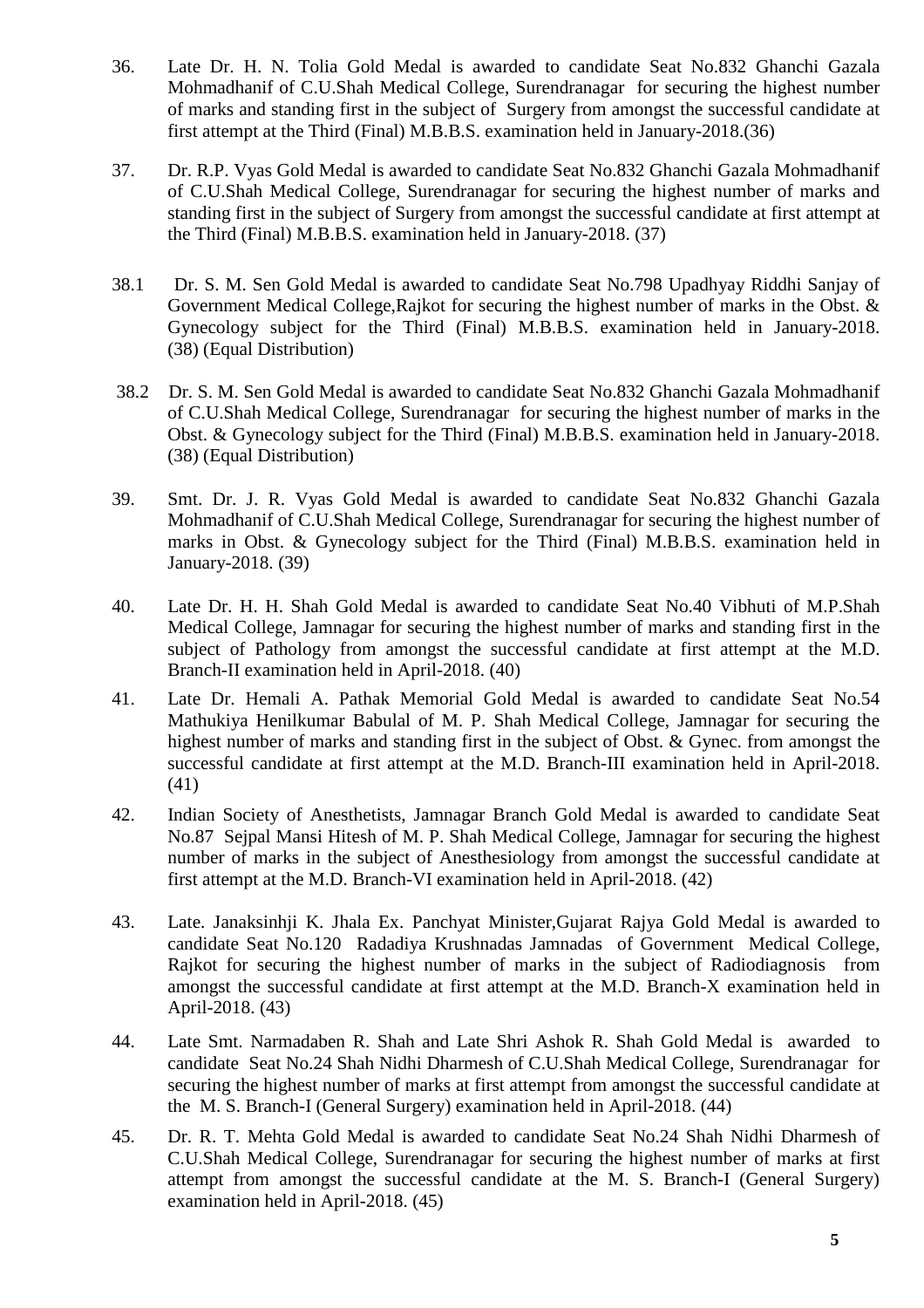- 46. Dr. S. A. Tembe Gold Medal is awarded to candidate Seat Seat No.24 Shah Nidhi Dharmesh of C.U.Shah Medical College, Surendranagar for securing the highest number of marks at first attempt from amongst the successful candidate at the M. S. Branch-I (General Surgery) examination held in April-2018. (46)
- 47. Jamnagar E.N.T. Surgeons Association Gold Medal is awarded to candidate Seat No.32 Patel Kailasben Ramanbhai of Government Medical College,Rajkot for securing the highest number of marks amongst the successful candidate at the M.S. E.N.T. (Branch-II) examination held in April-2018. (47)
- 48. Dr. B.J. Punatar Gold Medal for Excellence in orthopaedics is awarded to candidate Seat No.34 Patel Jil Pinakinbhai of M.P.Shah Medical College, Jamnagar for securing the highest number of marks amongst the successful candidate at the M.S. Orthopaedics (Branch-III) examination held in April-2018. (48)
- 49. Shri B. J. Patel Shastipurti Mahotsava Trust Gold Medal is awarded to candidate Seat No.2031 Katakiya Mital Sureshbhai of Kabariya Arts & Vaghasiya Commerce & Bhagat Science College,Amreli for standing first attempt and securing the highest number of marks amongst the successful candidate at the B.Com Semester-VI examination held in March-2018. (49)
- 50. Shri Champaksinhji Ramsinhji Gohil Gold Medal is awarded to candidate Seat No.40259 Khakhdia Devendra Apabhai of Shree H. N. Shukla College of I.T. & Management,Rajkot for securing the highest number of marks at first attempt from amongst the successful candidate Offering Accountancy Group at the M.Com Semester-IV examination held in April-2018. (50)
- 51. Shri Lakhaji Laxmanji Chauhan Gold Medal is awarded to candidate Seat No.40820 Khakhar Disha Hiteshbhai of Department of Commerce,Saurashtra University,Rajkot for securing the highest number of marks at first attempt from amongst successful candidate offering Finance & Banking Group at the M.Com Semester-IV Examination held in April-2018. (51)
- 52. Shri Anandmani Gold Medal is awarded to candidate Seat No.60101 Sutreja Hetalben Merubhai of Dr.V.R.Godhania Mahila Arts Commerce & Home Science College,Porbandar for standing first and securing the highest number of marks amongst the successful candidate at the B.Sc. Semester-VI (General Home Science) examination held in March-2018. (52)
- 53. Smt. Ushaben Harsukhbhai Sanghavi Gold Medal is awarded to candidate Seat No. 60101 Sutreja Hetalben Merubhai of Dr.V.R.Godhania Mahila Arts Commerce & Home Science College,Porbandar for securing the highest number of marks in the B.Sc. Semester-VI Home Science examination held in March-2018. (53)
- 54. Late Sanjaysinhji Ramsinhji Chauhan Gold Medal is awarded to candidate Seat No.60720 Borad Urvisha Dineshbhai of P.S.Hirpara Mahila College,Jetpur for standing first attempt securing the highest number of marks amongst the successful candidate at the B.B.A. Semester-VI examination held in March-2018. (54)
- 55. Shri Kanubhai Kalidas Dave Gold Medal is awarded to candidate Seat No.60720 Borad Urvisha Dineshbhai of P.S.Hirpara Mahila College,Jetpur for standing first securing the highest number of marks amongst the successful candidate at the B.B.A. Semester-VI examination held in March-2018. (55)